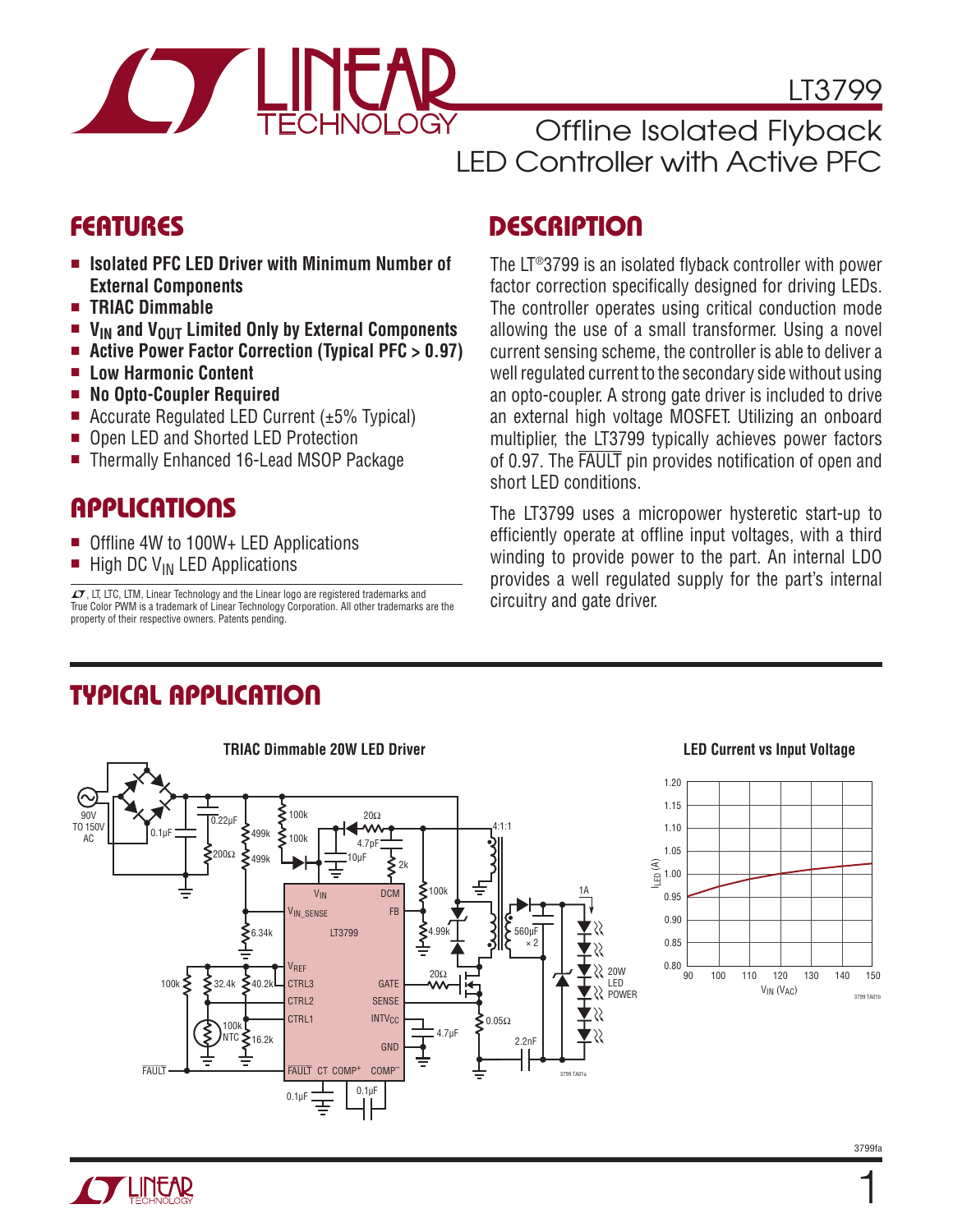#### Absolute Maximum Ratings Pin Configuration **(Note 1)**

| (NOLE 1)                                                          |  |
|-------------------------------------------------------------------|--|
|                                                                   |  |
|                                                                   |  |
| CTRL1, CTRL2, CTRL3, V <sub>IN SENSE</sub> , COMP <sup>-</sup> 4V |  |
|                                                                   |  |
|                                                                   |  |
|                                                                   |  |
|                                                                   |  |
| Operating Temperature Range (Note 2)                              |  |
|                                                                   |  |
|                                                                   |  |
|                                                                   |  |



## Order Information

| <b>LEAD FREE FINISH</b> | <b>TAPE AND REEL</b> | <b>PART MARKING*</b> | PACKAGE DESCRIPTION   | I TEMPERATURE RANGE                 |
|-------------------------|----------------------|----------------------|-----------------------|-------------------------------------|
| LT3799EMSE#PBF          | LT3799EMSE#TRPBF     | 3799                 | 16-Lead Plastic MSOPE | $-40^{\circ}$ C to 125 $^{\circ}$ C |
| LT3799IMSE#PBF          | LT3799IMSE#TRPBF     | 3799                 | 16-Lead Plastic MSOPE | $-40^{\circ}$ C to 125 $^{\circ}$ C |

Consult LTC Marketing for parts specified with wider operating temperature ranges. \*The temperature grade is identified by a label on the shipping container.

For more information on lead free part marking, go to: http://www.linear.com/leadfree/

For more information on tape and reel specifications, go to: http://www.linear.com/tapeandreel/

# **ELECTRICAL CHARACTERISTICS** The  $\bullet$  denotes the specifications which apply over the full operating

temperature range, otherwise specifications are at T<sub>A</sub> = 25°C. V<sub>IN</sub> = 18V, INTV<sub>CC</sub> = 11V, unless otherwise noted.

| <b>PARAMETER</b>                              | <b>CONDITIONS</b>                                                                      | <b>MIN</b>   | <b>TYP</b> | MAX          | <b>UNITS</b> |
|-----------------------------------------------|----------------------------------------------------------------------------------------|--------------|------------|--------------|--------------|
| V <sub>IN</sub> Turn-On Voltage               |                                                                                        | 22.2         | 23         | 24.2         | V            |
| V <sub>IN</sub> Turn-Off Voltage              |                                                                                        | 11.8         | 12.3       | 13.0         | V            |
| V <sub>IN</sub> Hysteresis                    | $V_{TURNON} - V_{TURNOFF}$                                                             |              | 10.7       |              | V            |
| V <sub>IN</sub> Shunt Regulator Voltage       | $= 1$ mA                                                                               |              | 25.0       |              | V            |
| V <sub>IN</sub> Shunt Regulator Current Limit |                                                                                        | 15           |            |              | mA           |
| V <sub>IN</sub> Quiescent Current             | Before Turn-On<br>After Turn-On                                                        | 55           | 65<br>70   | 75           | μA<br>μA     |
| <b>INTV<sub>CC</sub></b> Quiescent Current    | Before Turn-On<br>After Turn-On                                                        | 12<br>1.5    | 16<br>1.2  | 20.0<br>2.6  | μA<br>mA     |
| V <sub>IN_SENSE</sub> Threshold               | Turn-Off                                                                               | 30           | 65         | 90           | mV           |
| VIN_SENSE Linear Range                        |                                                                                        | 0            |            | 1.3          | V            |
| V <sub>REF</sub> Voltage                      | OµA Load<br>200µA Load                                                                 | 1.97<br>1.95 | 2<br>1.98  | 2.03<br>2.03 | V<br>V       |
| Error Amplifier Voltage Gain                  | $\Delta V_{\text{COMP+}}/\Delta V_{\text{COMP-}}$ , CTRL1 = 1V, CTRL2 = 2V, CTRL3 = 2V |              | 100        |              | V/V          |
| Error Amplifier Transconductance              | $\Delta I = 5\mu A$                                                                    |              | 50         |              | umhos        |



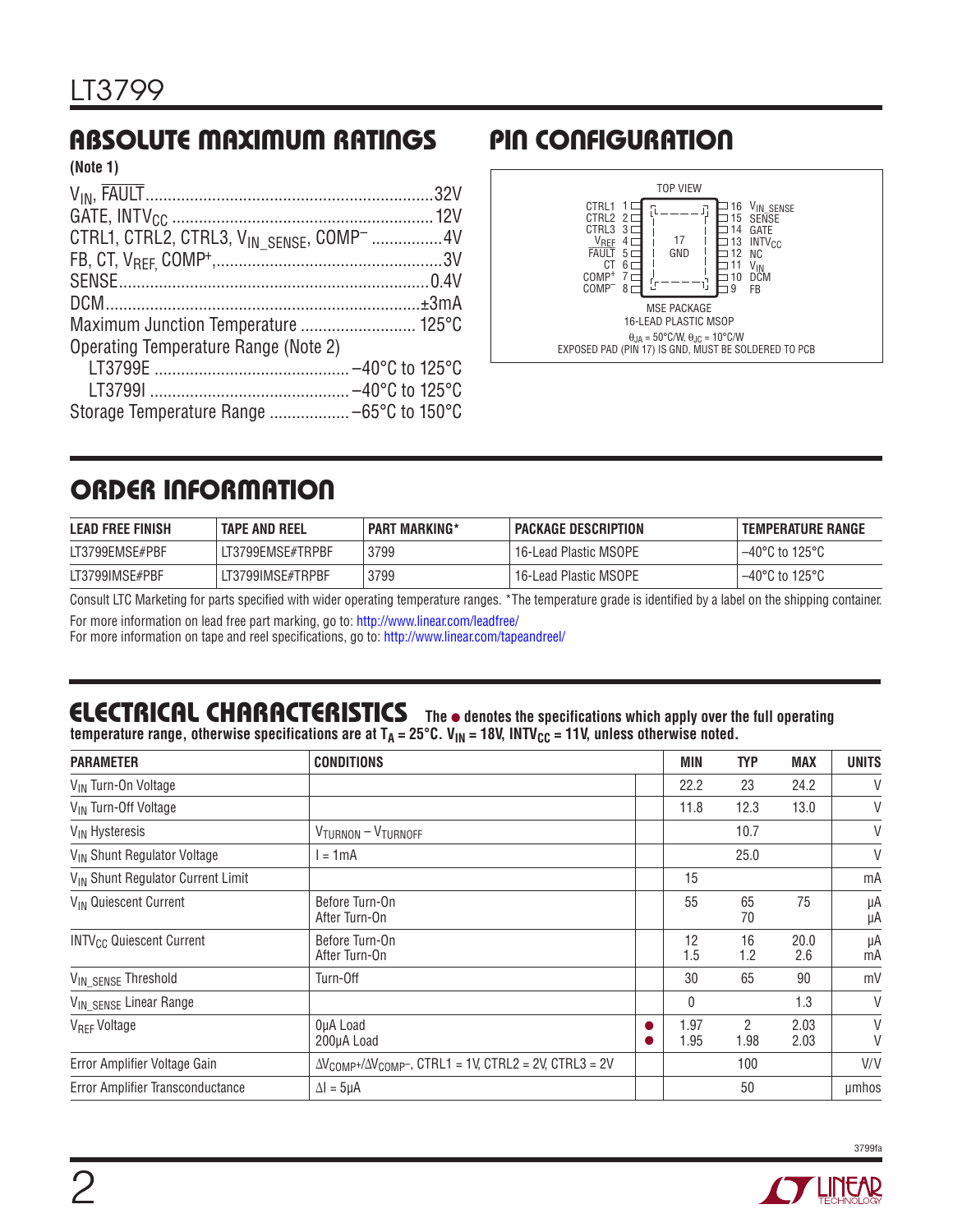## **ELECTRICAL CHARACTERISTICS** The  $\bullet$  denotes the specifications which apply over the full operating

temperature range, otherwise specifications are at T<sub>A</sub> = 25°C. V<sub>IN</sub> = 18V, unless otherwise noted.

| <b>PARAMETER</b>                            | <b>CONDITIONS</b>                                                                                | <b>MIN</b>                          | <b>TYP</b> | <b>MAX</b> | <b>UNITS</b> |
|---------------------------------------------|--------------------------------------------------------------------------------------------------|-------------------------------------|------------|------------|--------------|
| FB Pin Bias Current                         | (Note 3), $FB = 1V$                                                                              |                                     | 100        | 600        | nA           |
| CTRL1/CTRL2/CTRL3 Pin Bias Current          | CTRL/CTRL2/CTRL3 = 1V                                                                            |                                     |            | ±25        | nA           |
| Maximum SENSE Current Limit Threshold       |                                                                                                  | 96                                  | 100        | 106        | mV           |
| <b>SENSE Input Bias Current</b>             | Current Out of Pin, SENSE = 0V                                                                   |                                     | 15         |            | μA           |
| Current Loop Voltage Gain                   | ΔV <sub>CTRL</sub> /ΔV <sub>SENSE</sub> , 1000pF Cap from COMP <sup>+</sup> to COMP <sup>-</sup> |                                     | 21         |            | V/V          |
| CT Pin Charge Current                       |                                                                                                  |                                     | 10         |            | μA           |
| CT Pin Discharge Current                    |                                                                                                  |                                     | 200        |            | nA           |
| CT Pin Low Threshold                        | <b>Falling Threshold</b>                                                                         |                                     | 240        |            | mV           |
| CT Pin High Threshold                       | <b>Rising Threshold</b>                                                                          |                                     | 1.25       |            | $\vee$       |
| CT Pin Low Hysteresis                       |                                                                                                  |                                     | 100        |            | mV           |
| FB Pin High Threshold                       |                                                                                                  | 1.22                                | 1.25       | 1.29       | $\vee$       |
| DCM Current Turn-On Threshold               | Current Out of Pin                                                                               |                                     | 45         |            | μA           |
| Maximum Oscillator Frequency                | $COMP^+ = 1.2V$ , $V_{IN}$ $SENSE = 1V$                                                          |                                     | 300        |            | kHz          |
| Minimum Oscillator Frequency                | $COMP^+ = 0 V, V_{IN\_SENSE}$                                                                    |                                     | 25         |            | kHz          |
| <b>Back-Up Oscillator Frequency</b>         |                                                                                                  |                                     | 20         |            | kHz          |
| <b>Linear Regulator</b>                     |                                                                                                  |                                     |            |            |              |
| <b>INTV<sub>CC</sub></b> Regulation Voltage |                                                                                                  | 9.8                                 | 10         | 10.4       | $\vee$       |
| Dropout $(V_{IN} - INTV_{CC})$              | $INTV_{CC} = -10mA$ ; Below $V_{IN}$ Turn-Off Voltage                                            |                                     | 750        | 1150       | mV           |
| <b>Current Limit</b>                        | <b>Below Undervoltage Threshold</b>                                                              | 15                                  | 25         |            | mA           |
| <b>Current Limit</b>                        | Above Undervoltage Threshold                                                                     | 80                                  | 120        |            | mA           |
| <b>Gate Driver</b>                          |                                                                                                  |                                     |            |            |              |
| t <sub>r</sub> GATE Driver Output Rise Time | $C_1$ = 3300pF, 10% to 90%                                                                       |                                     | 20         |            | ns           |
| t <sub>f</sub> GATE Driver Output Fall Time | $C_1$ = 3300pF, 90% to 10%                                                                       |                                     | 20         |            | ns           |
| GATE Output Low $(V_{01})$                  |                                                                                                  |                                     |            | 0.05       | $\vee$       |
| GATE Output High (V <sub>OH</sub> )         |                                                                                                  | <b>INTV<sub>CC</sub></b><br>$-0.05$ |            |            | $\vee$       |

**Note 1:** Stresses beyond those listed under Absolute Maximum Ratings may cause permanent damage to the device. Exposure to any Absolute Maximum Rating condition for extended periods may affect device reliability and lifetime.

**Note 2:** The LT3799E is guaranteed to meet performance specifications from 0°C to 125°C junction temperature. Specifications over the –40°C

to 125°C operating junction temperature range are assured by design, characterization and correlation with statistical process controls. The LT3799I is guaranteed to meet performance specifications from  $-40^{\circ}$ C to 125°C operating junction temperature.

**Note 3:** Current flows out of the FB pin.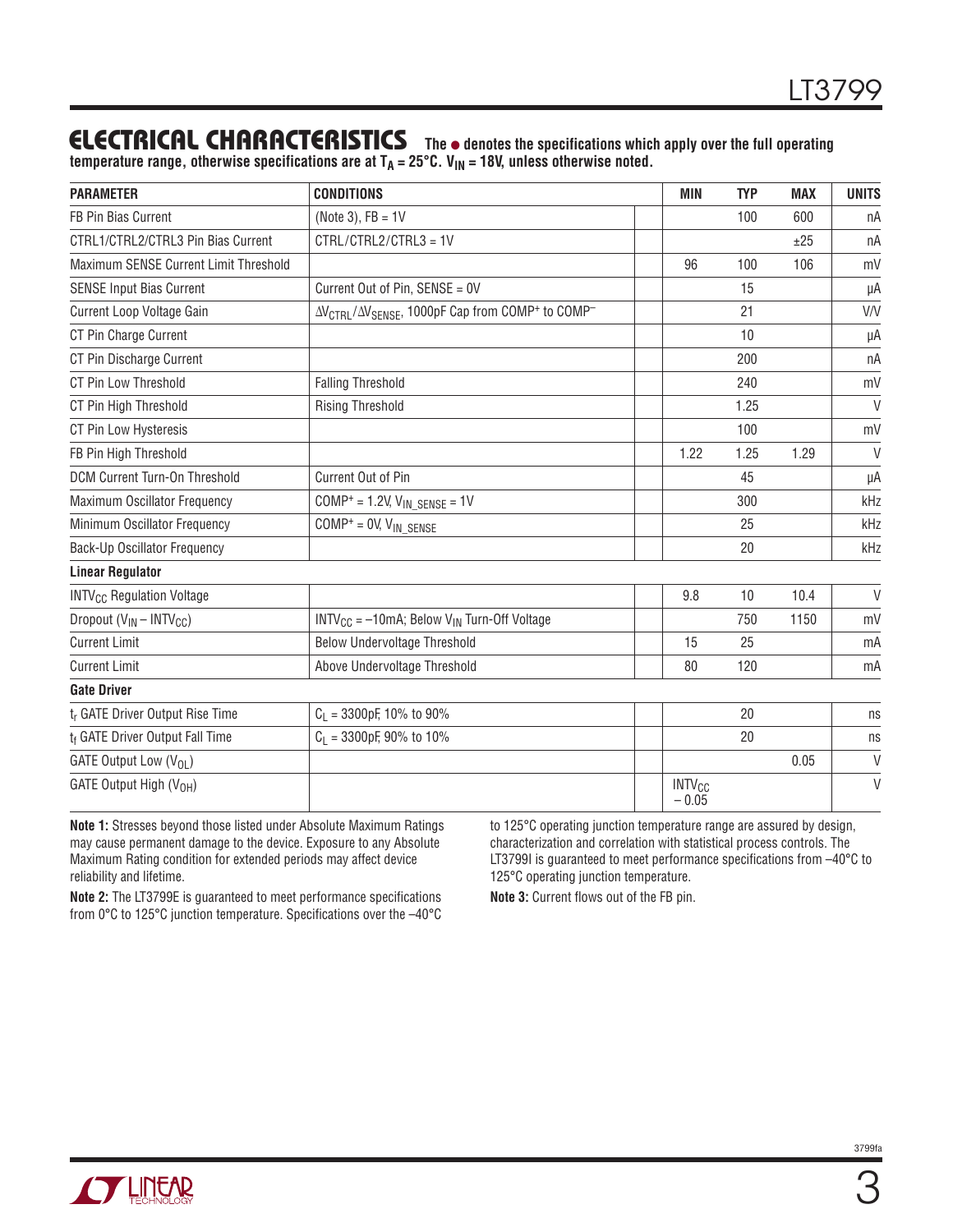# Typical Performance Characteristics



TEMPERATURE (°C)

0 50 75

–25 25 100 125

3799 G07

–50 225

250

3799 G08

TEMPERATURE (°C)

0 50 75

–25 25 100 125

–50 10

20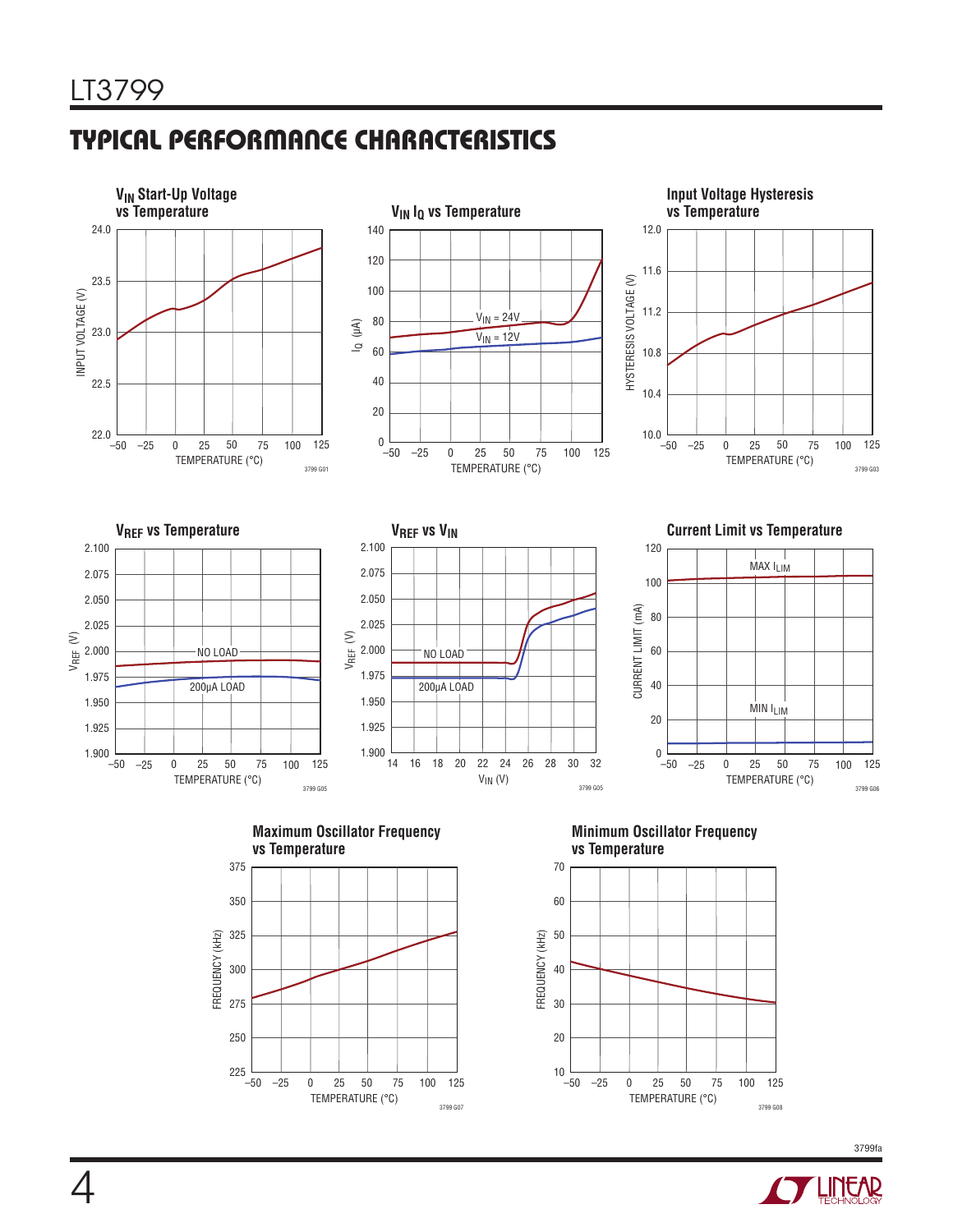## Typical Performance Characteristics



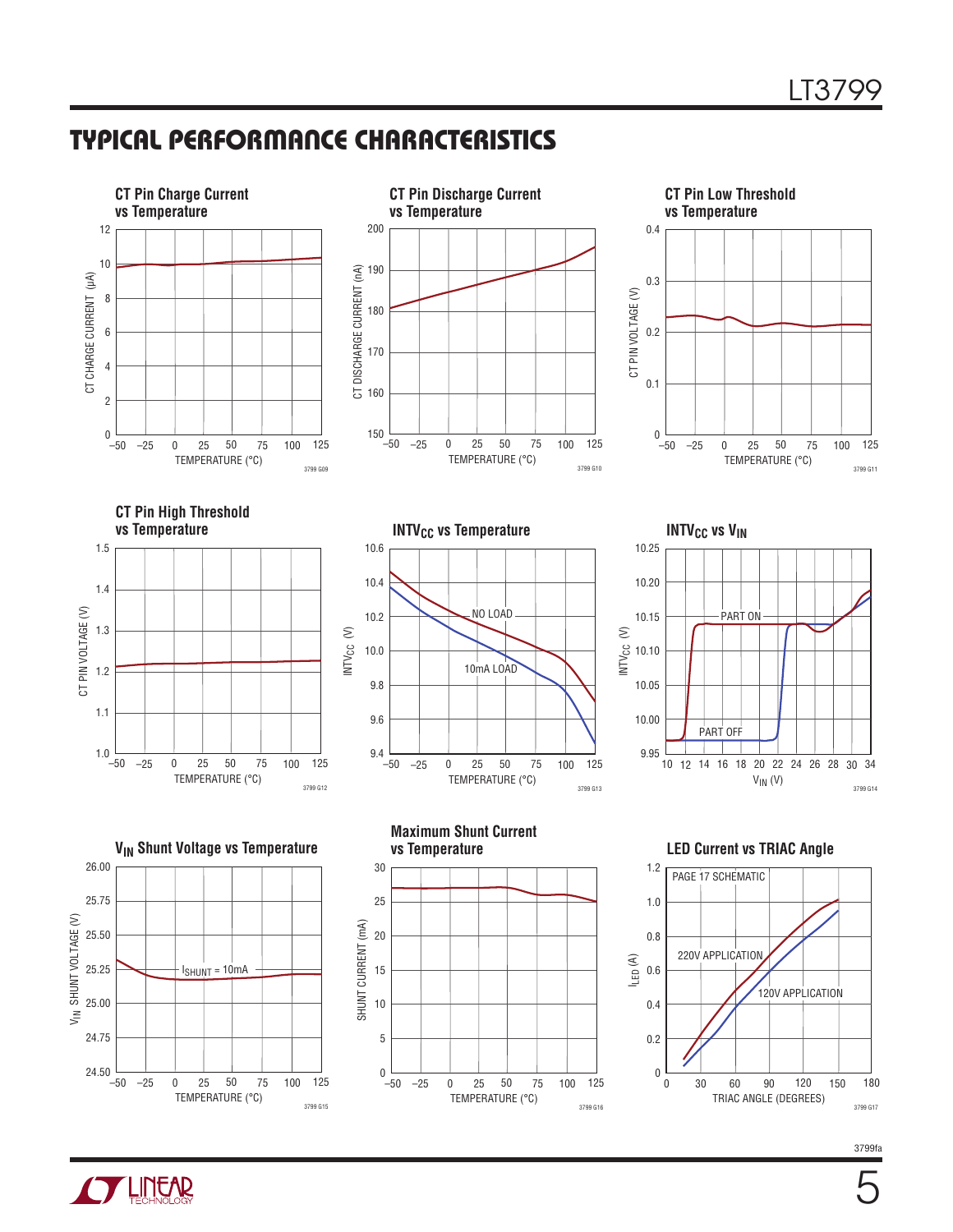# Typical Performance Characteristics







**Power Factor vs Input Voltage**



**Power Factor vs Input Voltage**



#### **Power Factor vs Input Voltage**



**Efficiency vs Input Voltage** 100 PAGE 17 SCHEMATIC: OPTIMIZED FOR 120V 95 90 EFFICIENCY (%) EFFICIENCY (%) 85 80 75 70 65  $60 \nvert \nvert \nvert \nvert \nvert \nvert \nvert \nvert$ 90 100 110 130120 140 150 V<sub>IN</sub> (V<sub>AC</sub>) 3799 G24

**Efficiency vs Input Voltage**



**Efficiency vs Input Voltage**



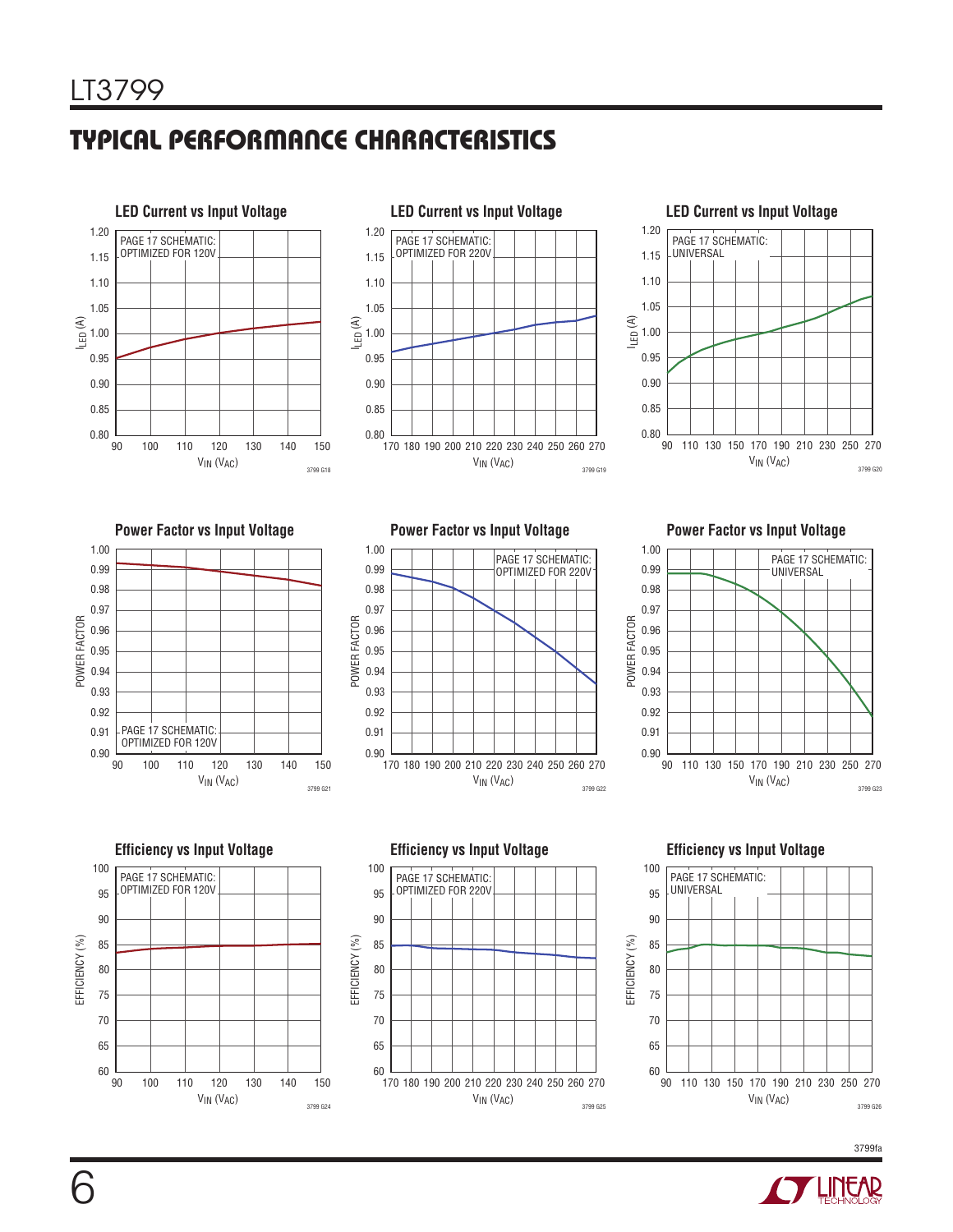## Pin Functions

**CTRL1, CTRL2, CTRL3 (Pin 1, Pin 2, Pin 3):** Current Output Adjustment Pins. These pins control the output current. The lowest value of the three CTRL inputs is compared to the negative input of the operational amplifier. Due to the unique nature of the LT3799 control loop, the maximum current does not directly correspond to the  $V_{\text{CTRI}}$  voltages.

**VREF (Pin 4):** Voltage Reference Output Pin, Typically 2V. This pin drives a resistor divider for the CTRL pin, either for analog dimming or for temperature limit/compensation of LED load. Can supply up to 200µA.

**FAULT (Pin 5):** Fault Pin. An open-collector pull-down on FAULT asserts if FB is greater than 1.25V with the CT pin higher than 1.25V.

**CT (Pin 6):** Timer Fault Pin. A capacitor is connected between this pin and ground to provide an internal timer for fault operations. During start-up, this pin is pulled to ground and then charged with a 10µA current. Faults related to the FB pin will be ignored until the CT pin reaches 1.25V. If a fault is detected, the controller will stop switching and begin to discharge the CT capacitor with a 200nA pull-down current. When the pin reaches 240mV, the controller will start to switch again.

**COMP+, COMP– (Pin 7, Pin 8):** Compensation Pins for Internal Error Amplifier. Connect a capacitor between these two pins to compensate the internal feedback loop.

**FB (Pin 9):** Voltage Loop Feedback Pin. FB is used to detect open LED conditions by sampling the third winding voltage. An open LED condition is reported if the CT pin and the FB pin are higher than 1.25V.

**DCM (Pin 10):** Discontinuous Conduction Mode Detection Pin. Connect a capacitor and resistor in series with this pin to the third winding.

V<sub>IN</sub> (Pin 11): Input Voltage. This pin supplies current to the internal start-up circuitry and to the  $INTV_{CC}$  LDO. This pin must be locally bypassed with a capacitor. A 25V shunt regulator is internally connected to this pin.

**INTV<sub>CC</sub>** (Pin 13): Regulated Supply for Internal Loads and GATE Driver. Supplied from  $V_{IN}$  and regulates to 10V (typical). INTV<sub>CC</sub> must be bypassed with a 4.7 $\mu$ F capacitor placed close to the pin.

**GATE (Pin 14):** N-Channel MOSFET Gate Driver Output. Switches between  $INTV_{CC}$  and GND. This pin is pulled to GND during shutdown state.

**SENSE (Pin 15):** The Current Sense Input for the Control Loop. Kelvin connect this pin to the positive terminal of the switch current sense resistor,  $R_{\text{SENSE}}$ , and the source of the N-channel MOSFET. The negative terminal of the current sense resistor should be connected to the GND plane close to the IC.

**VIN\_SENSE (Pin 16):** Line Voltage Sense Pin. The pin is used for sensing the AC line voltage to perform power factor correction. Connect the output of a resistor divider from the line voltage to this pin. The voltage on this pin should be between 1.25V to 1.5V at the maximum input voltage.

**GND (Exposed Pad Pin 17):** Ground. The exposed pad of the package provides both electrical contact to ground and good thermal contact to the printed circuit board. The exposed pad must be soldered to the circuit board for proper operation.

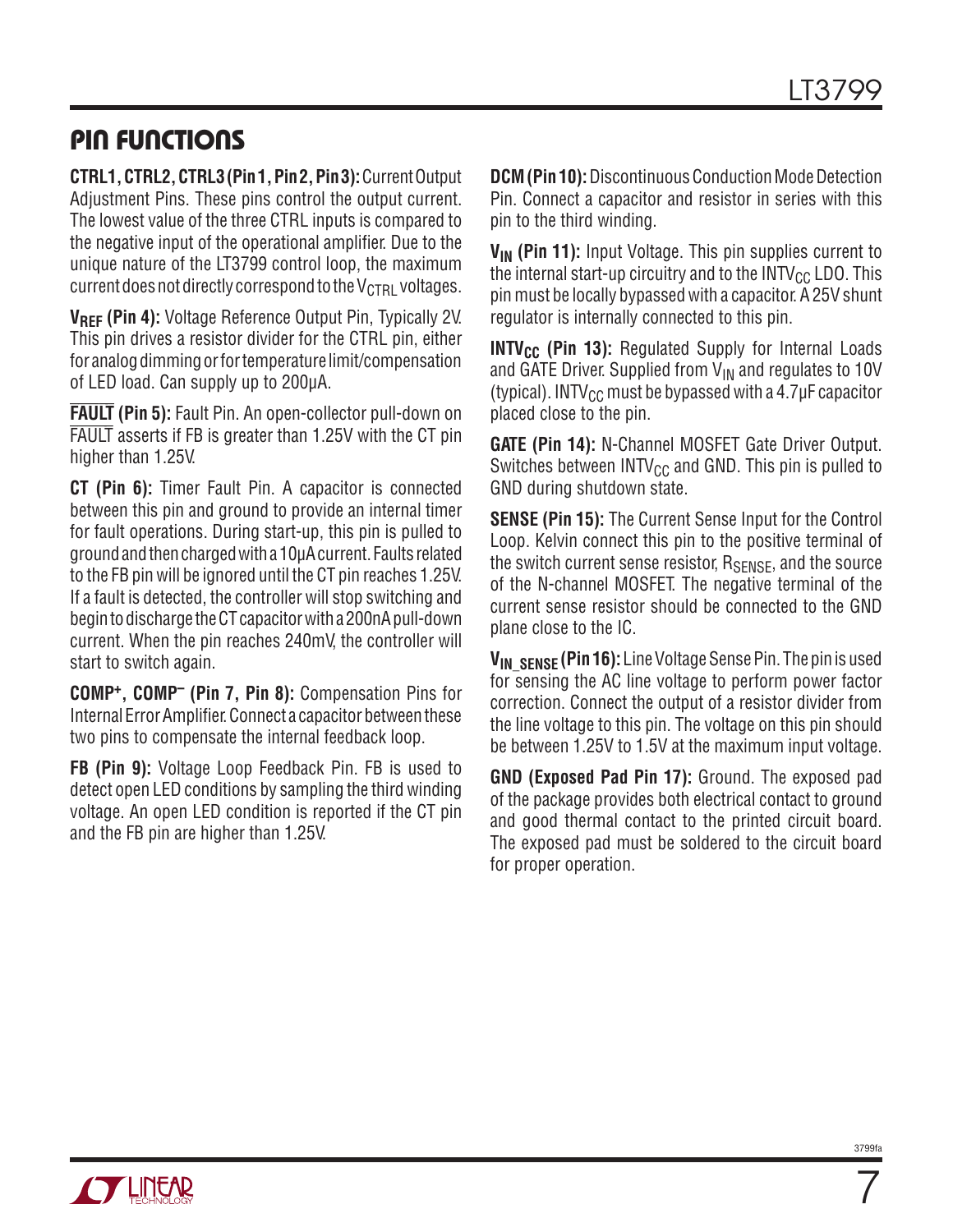# Block Diagram



# **OPERATION**

The LT3799 is a current mode switching controller IC designed specifically for generating an average current output in an isolated flyback topology. The special problem normally encountered in such circuits is that information relating to the output voltage and current on the isolated secondary side of the transformer must be communicated to the primary side in order to maintain regulation. Historically, this has been done with an opto-isolator. The LT3799 uses a novel method of using the external MOSFETs peak current information from the sense resistor to calculate the output current of a flyback converter without the need of an opto-coupler. In addition, it also detects open LED conditions by examining the third winding voltage when the main power switch is off.

Power factor has become an important specification for lighting. A power factor of one is achieved if the current drawn is proportional to the input voltage. The LT3799 modulates the peak current limit with a scaled version of the input voltage. This technique provides power factors of 0.97 or greater.

The Block Diagram shows an overall view of the system. The external components are in a flyback topology configuration. The third winding senses the output voltage and also supplies power to the part in steady-state operation. The  $V_{IN}$  pin supplies power to an internal LDO that generates 10V at the INTV<sub>CC</sub> pin. The novel control circuitry consists of an error amplifier, a multiplier, a transmission

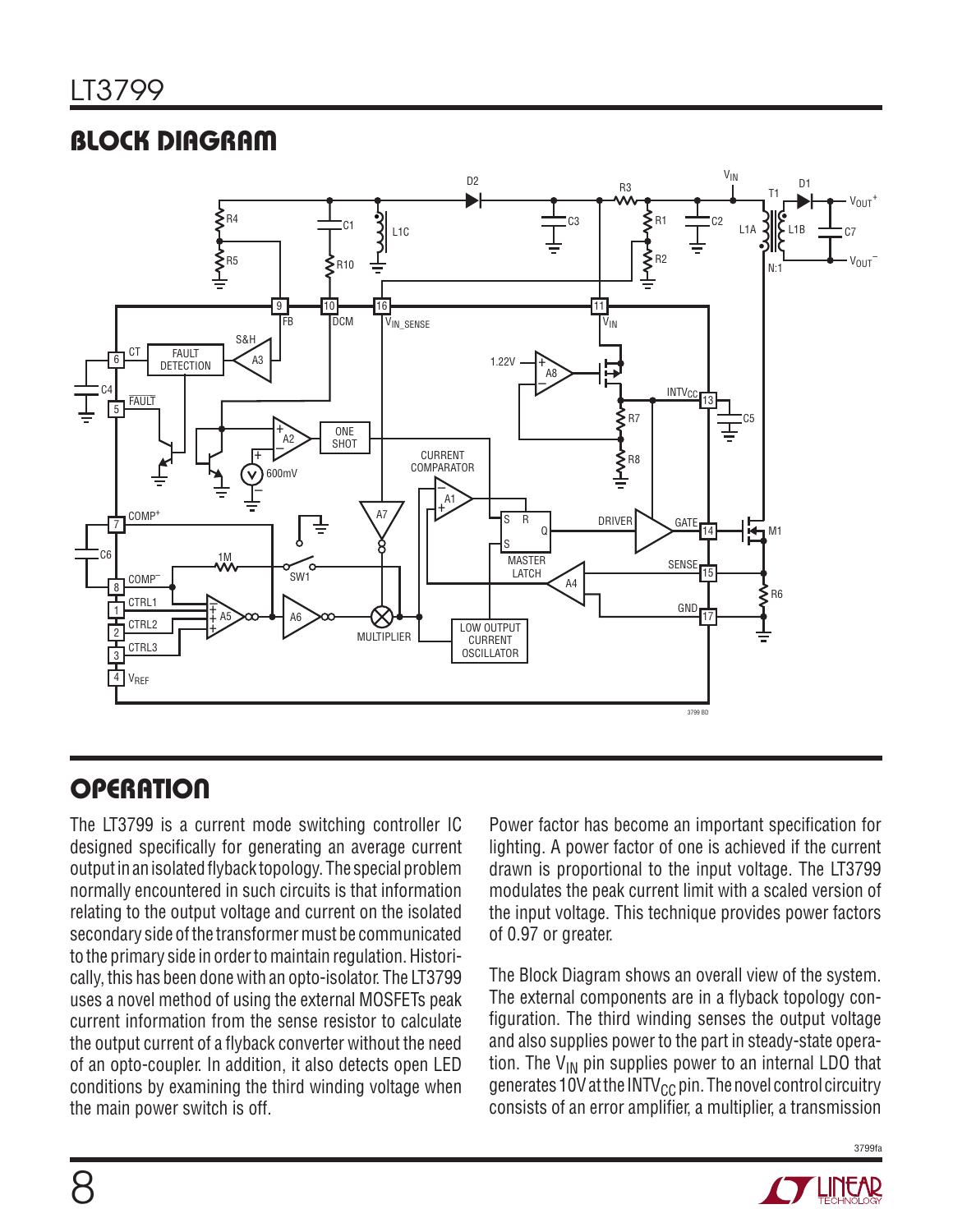gate, a current comparator, a low output current oscillator and a master latch, which will be explained in the following sections. The part also features a sample-and-hold to detect open LED conditions, along with a FAULT pin. A comparator is used to detect discontinuous conduction mode (DCM) with a cap connected to the third winding. The part features a 1.9A gate driver.

The LT3799 employs a micropower hysteretic start-up feature to allow the part to work at any combination of input and output voltages. In the Block Diagram, R3 is used to stand off the high voltage supply voltage. The internal LDO starts to supply current to the INTV<sub>CC</sub> when  $V_{IN}$  is above 23V. The  $V_{IN}$  and INTV<sub>CC</sub> capacitors are charged by the current from R3. When  $V_{IN}$  exceeds 23V and INTV<sub>CC</sub> is in regulation at 10V, the part will began to charge the CT pin with 10µA. Once the CT pin reaches 340mV, switching begins. The  $V_{IN}$  pin has 10.7V of hysteresis to allow for plenty of flexibility with the input and output capacitor values. The third winding provides power to  $V_{IN}$  when its voltage is higher than the  $V_{IN}$  voltage. A voltage shunt is provided for fault protection and can sink up to 15mA of current when  $V_{IN}$  is over 25V.

During a typical cycle, the gate driver turns the external MOSFET on and a current flows through the primary winding. This current increases at a rate proportional to the input voltage and inversely proportional to the magnetizing inductance of the transformer. The control loop determines the maximum current and the current comparator turns the switch off when the current level is reached. When the switch turns off, the energy in the core of the transformer flows out the secondary winding through the output diode, D1. This current decreases at a rate proportional to the output voltage. When the current decreases to zero, the output diode turns off and voltage across the secondary winding starts to oscillate from the parasitic capacitance and the magnetizing inductance of the transformer. Since all windings have the same voltage across them, the third winding rings too. The capacitor connected to the DCM pin, C1, trips the comparator, A2, which serves as a dv/dt detector, when the ringing occurs. This timing information is used to calculate the output current (description to follow). The dv/dt detector waits for the ringing waveform to reach its minimum value and then the switch turns back on. This switching behavior is similar to zero volt switching and minimizes the amount of energy lost when the switch is turned back on, improving efficiency as much as 5%. Since this part operates on the edge of continuous conduction mode and discontinuous conduction mode, this operating mode is called critical conduction mode (or boundary conduction mode).

### **Primary-Side Current Control Loop**

The CTRL1/CTRL2/CTRL3 pins control the output current of the flyback controller. To simplify the loop, assume the  $V_{IN}$  sense pin is held at a constant voltage above 1V, eliminating the multiplier from the control loop. The error amplifier, A5, is configured as an integrator with the external capacitor, C6. The COMP+ node voltage is converted to a current into the multiplier with the V/I converter, A6. Since A7's output is constant, the output of the multiplier is proportional to A6 and can be ignored. The output of the multiplier controls the peak current with its connection to the current comparator, A1. The output of the multiplier is also connected to the transmission gate, SW1. The transmission gate, SW1, turns on when the secondary current flows to the output capacitor. This is called the flyback period (when the output diode D1 is on). The current through the 1M resistor gets integrated by A5. The lowest CTRL input is equal to the negative input of A5 in steady state.

3799fa A current output regulator normally uses a sense resistor in series with the output current and uses a feedback loop to control the peak current of the switching converter. In this isolated case the output current information is not available, so instead the LT3799 calculates it using the information available on the primary side of the transformer. The output current may be calculated by taking the average of the output diode current. As shown in Figure 1, the diode current is a triangle waveform with a base of the flyback time and a height of the peak secondary winding current. In a flyback topology, the secondary winding current is N times the primary winding current, where N is the primary to secondary winding ratio. Instead of taking the area of the triangle, think of it as a pulse width modulation (PWM) waveform. During the flyback time, the average current is half the peak secondary winding

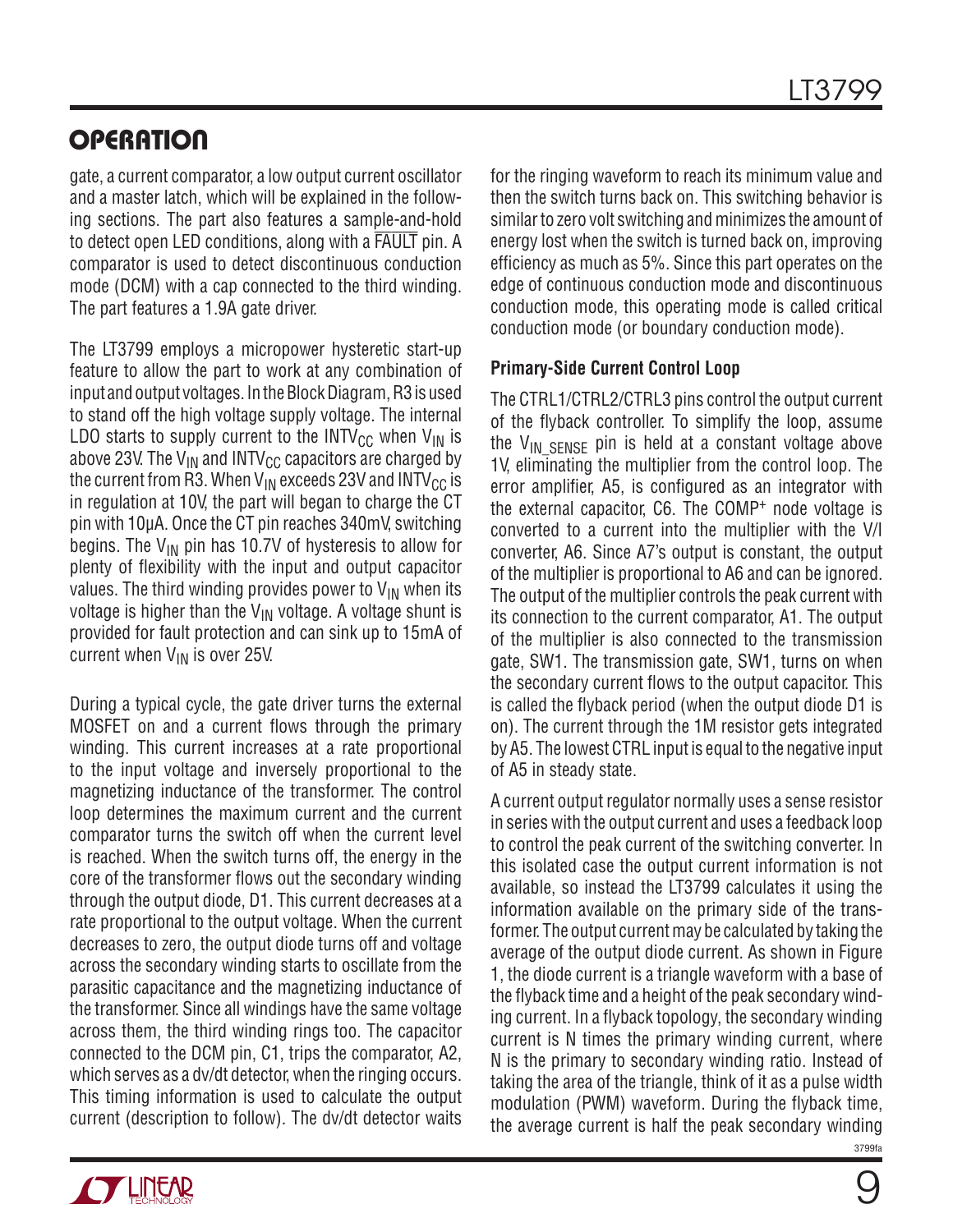

**Figure 1. Secondary Diode Current and Switch Waveforms**

current and zero during the rest of the cycle. The equation for expressing the output current is:

 $I_{\text{OUT}} = 0.5 \cdot I_{\text{PK}} \cdot N \cdot D'$ 

where D´ is equal to the percentage of the cycle represented by the flyback time.

The LT3799 has access to both the primary winding current, the input to the current comparator, and when the flyback time starts and ends. Now the output current can be calculated by averaging a PWM waveform with the height of the current limit and the duty cycle of the flyback time over the entire cycle. In the feedback loop previously described, the input to the integrator is such a waveform. The integrator adjusts the peak current until the calculated output current equals the control voltage. If the calculated output current is low compared to the control pin, the error amplifier increases the voltage on the COMP+ node, thus increasing the current comparator input.

When the  $V_{IN}$  sense voltage is connected to a resistor divider of the supply voltage, the current limit is proportional to the supply voltage if COMP+ is held constant. The output of the error amplifier is multiplied with the  $V_{\text{IN}}$  s<sub>ENSE</sub> pin voltage. If the LT3799 is configured with a fast control loop, slower changes from the  $V_{IN\_SENSE}$  pin will not interfere with the current limit or the output current. The COMP<sup>+</sup> pin will adjust to the changes of the V<sub>IN</sub> SENSE. The only way for the multiplier to function properly is to set the control loop to be an order of magnitude slower than the fundamental frequency of the  $V_{IN\_SENSE}$  signal. In the offline case, the fundamental frequency of the supply

voltage is 120Hz, so the control loop unity gain frequency needs to be set less than approximately 120Hz. Without a large amount of energy storage on the secondary side, the output current is affected by the supply voltage changes, but the DC component of the output current is accurate.

## **TRIAC Dimming Features**

The LT3799 incorporates some special features that aid in the design of an offline LED current source when used with a TRIAC dimmer. TRIAC dimmers are not ideal switches when turned off and allow milliamps of current to flow through them. This is an issue if used with a low quiescent part such as the LT3799. Instead of turning the main power MOSFET off when the TRIAC is off, this power device is kept on and sinks the current to properly load the TRIAC. When the TRIAC turns on, the  $V_{IN}$  SENSE pin detects this and enables the loop, but the current comparator is always enabled and turns the switch off if it is tripped.

## **Start-Up**

The LT3799 uses a hysteretic start-up to operate from high offline voltages. A resistor connected to the supply voltage protects the part from high voltages. This resistor is connected to the  $V_{IN}$  pin on the part and also to a capacitor. When the resistor charges the part up to 23V and  $INTV_{CC}$  is in regulation at 10V, the part begins to charge the CT pin to 340mV and then starts to switch. The resistor does not provide power for the part in steady state, but relies on the capacitor to start-up the part, then the third winding begins to provide power to the  $V_{IN}$  pin along with the resistor. An internal voltage clamp is attached to the  $V_{IN}$  pin to prevent the resistor current from allowing  $V_{IN}$ to go above the absolute maximum voltage of the pin. The internal clamp is set at 25V and is capable of 28mA (typical) of current at room temperature. But, ideally, the resistor connected between the input supply and the  $V_{\text{IN}}$ pin should be chosen so that less than 10mA is being shunted by this internal clamp.

## **CT Pin and Faults**

The CT pin is a timing pin for the fault circuitry. When the input voltages are at the correct levels, the CT pin sources 10µA of current. When the CT pin reaches 340mV, the part

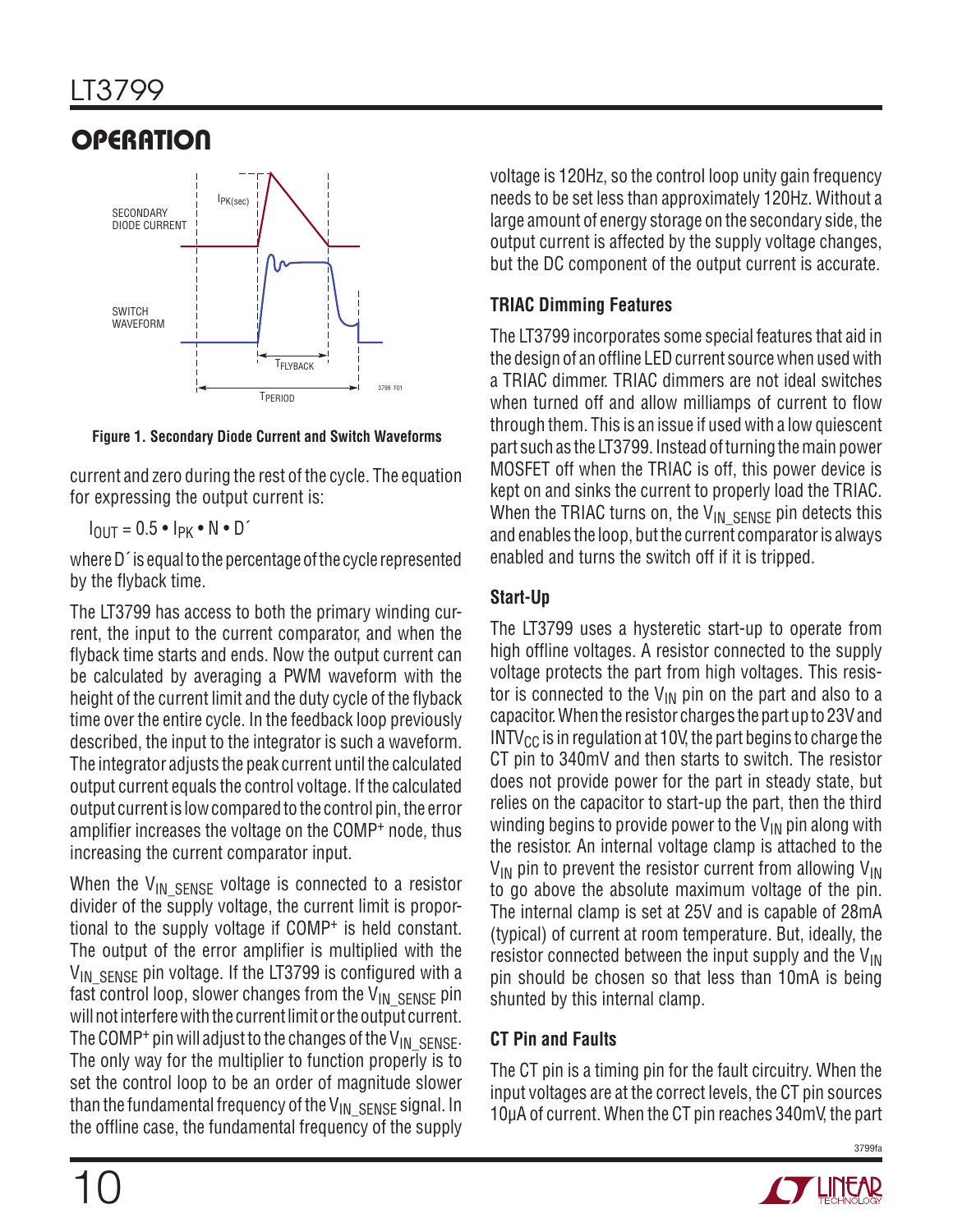begins to switch. The output voltage information from the FB pin is sampled but ignored until the CT pin reaches 1.25V. When this occurs, if the FB pin is above 1.25V, the fault flag pulls low. The FAULT pin is meant to be used with a large pull-up resistor to the  $INTV_{CC}$  pin or another supply. The CT pin begins to sink 200nA of current. When the CT pin goes below 240mV, the part will re-enable itself, begin to switch, and start to source 10µA of current to the CT pin but not remove the fault condition. When the CT pin reaches 1.25V and FB is below 1.25V, the FAULT pin will no longer pull low and switching will continue. If not below 1.25V, the process repeats itself.

#### **Programming Output Current**

The maximum output current depends on the supply voltage and the output voltage in a flyback topology. With the  $V_{IN\_SENSE}$  pin connected to 1V and a DC supply voltage, the maximum output current is determined at the minimum supply voltage, and the maximum output voltage using the following equation:

$$
I_{\text{OUT}(MAX)} = 2 \cdot (1 - D) \cdot \frac{N}{42 \cdot R_{\text{SENSE}}}
$$

where

$$
D = \frac{V_{\text{OUT}} \cdot N}{V_{\text{OUT}} \cdot N + V_{\text{IN}}}
$$

The maximum control voltage to achieve this maximum output current is 2V • (1-D).

It is suggested to operate at 95% of these values to give margin for the part's tolerances.

When designing for power factor correction, the output current waveform is going to have a half sine wave squared shape and will no longer be able to provide the above currents. By taking the integral of a sine wave squared over half a cycle, the average output current is found to be half the value of the peak output current. In this case, the recommended maximum average output current is as follows:

$$
I_{\text{OUT}(MAX)} = 2 \cdot (1 - D) \cdot \frac{N}{42 \cdot R_{\text{SENSE}}} \cdot 47.5\%
$$

where

$$
D = \frac{V_{OUT} \cdot N}{V_{OUT} \cdot N + V_{IN}}
$$

The maximum control voltage to achieve this maximum output current is (1-D) • 47.5%.

For control voltages below the maximum, the output current is equal to the following equation:

$$
I_{\text{OUT}} = \text{CTRL} \cdot \frac{N}{42 \cdot R_{\text{SENSE}}}
$$

The  $V_{\text{RFF}}$  pin supplies a 2V reference voltage to be used with the control pins. To set an output current, a resistor divider is used from the 2V reference to one of the control pins. The following equation sets the output current with a resistor divider:

$$
R1 = R2 \left( \frac{2N}{42 \cdot I_{OUT} \cdot R_{SENSE}} - 1 \right)
$$

where R1 is the resistor connected to the  $V_{\text{RFF}}$  pin and the CTRL pin and R2 is the resistor connected to the CTRL pin and ground.

When used with an AC input voltage, the LT3799 senses when the  $V_{IN}$  sense goes below 65mV and above 65mV for detecting when the TRIAC is off. During this low input voltage time, the output current regulation loop is off but the part still switches. This helps with output current regulation with a TRIAC but introduces a line regulation error. When  $V_{IN\_SENSE}$  is low, very little power is being delivered to the output and since the output current regulation loop is off, this time period needs to be accounted for in setting the output current. This time period slightly varies with line voltage. Figure 2 shows the correction factor in selecting the resistor divider resistors. When used with AC, the following equation should be used with the correction factor:

$$
I_{\text{OUT}} = \text{CTRL} \cdot \frac{N}{42 \cdot R_{\text{SENSE}} \cdot \text{CF}}
$$

$$
R1 = R2 \left( \frac{2N}{42 \cdot I_{\text{OUT}} \cdot R_{\text{SENSE}} \cdot \text{CF}} - 1 \right)
$$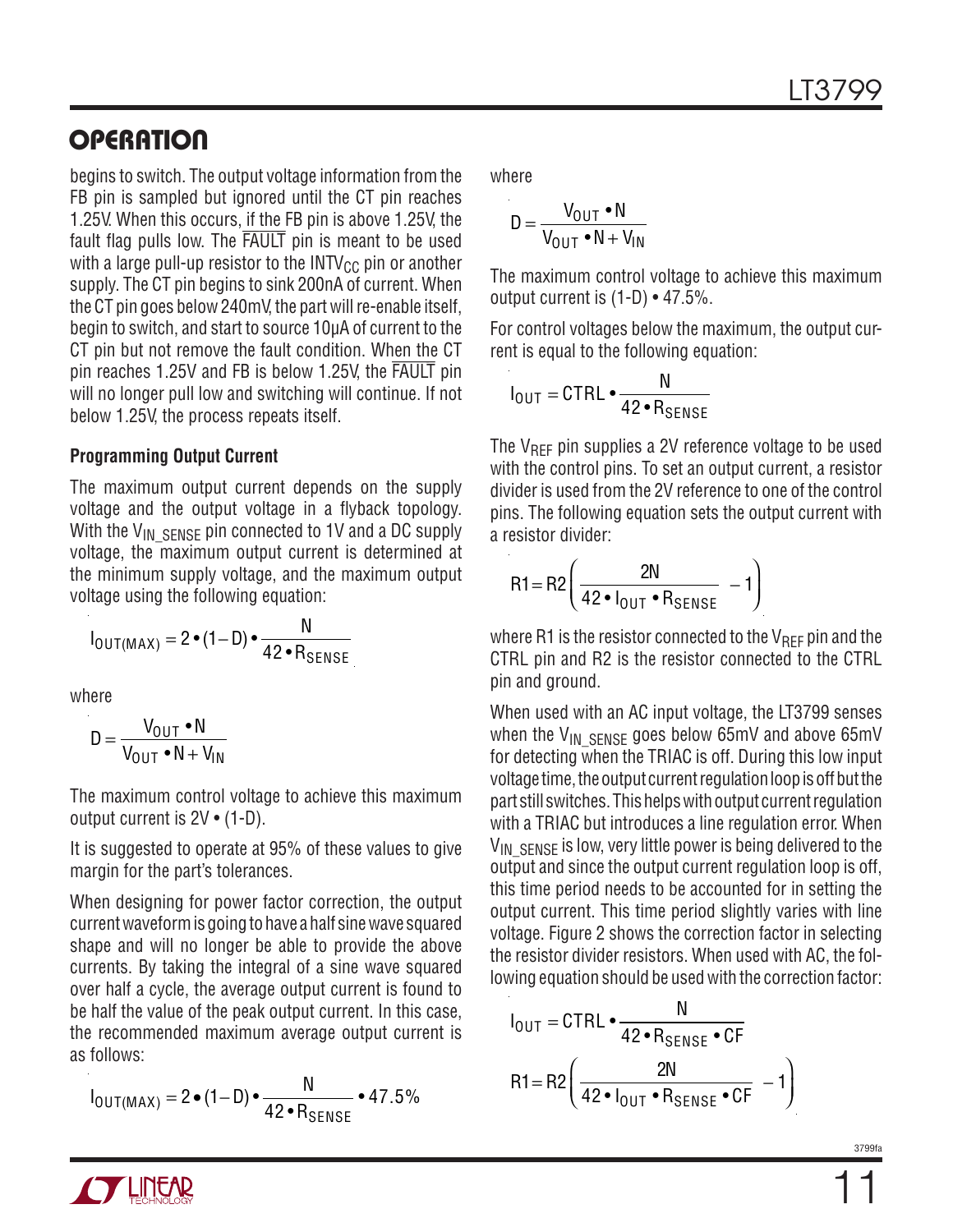

**Figure 2. Output Current Correction Factor**

where CF is the output current correction factor on the Y-axis in Figure 2.

## **Critical Conduction Mode Operation**

Critical conduction mode is a variable frequency switching scheme that always returns the secondary current to zero with every cycle. The LT3799 relies on boundary mode and discontinuous mode to calculate the critical current because the sensing scheme assumes the secondary current returns to zero with every cycle. The DCM pin uses a fast current input comparator in combination with a small capacitor to detect dv/dt on the third winding. To eliminate false tripping due to leakage inductance ringing, a blanking time of between 600ns and 2.25µs is applied after the switch turns off, depending on the current limit. The detector looks for 40µA of current through the DCM pin due to falling voltage on the third winding when the secondary diode turns off. This detection is important since the output current is calculated using this comparator's output. This is not the optimal time to turn the switch on because the switch voltage is still close to V<sub>IN</sub>  $+$  V<sub>OUT</sub> • N and would waste all the energy stored in the parasitic capacitance on the switch node. Discontinuous ringing begins when the secondary current reaches zero and the energy in the parasitic capacitance on the switch node transfers to the input capacitor. This is a secondorder network composed of the parasitic capacitance on the switch node and the magnetizing inductance of the

primary winding of the transformer. The minimum voltage of the switch node during this discontinuous ring is  $V_{IN}$  –  $V_{OIII}$  • N. The LT3799 turns the switch back on at this time, during the discontinuous switch waveform, by sensing when the slope of the switch waveform goes from negative to positive using the dv/dt detector. This switching technique may increase efficiency by 5%.

## **Sense Resistor Selection**

The resistor, R<sub>SENSE</sub>, between the source of the external N-channel MOSFET and GND should be selected to provide an adequate switch current to drive the application without exceeding the current limit threshold .

For applications without power factor correction, select a resistor according to:

$$
R_{\text{SENSE}} = \frac{2(1-D)N}{I_{\text{OUT}} \cdot 42} \cdot 95\%
$$

where

$$
D = \frac{V_{OUT} \cdot N}{V_{OUT} \cdot N + V_{IN}}
$$

For applications with power factor correction, select a resistor according to:

$$
R_{\text{SENSE}} = \frac{2(1 - D)N}{I_{\text{OUT}} \cdot 42} \cdot 47.5\%
$$

where

$$
D = \frac{V_{OUT} \cdot N}{V_{OUT} \cdot N + V_{IN}}
$$

## **Minimum Current Limit**

The LT3799 features a minimum current limit of approximately 7% of the peak current limit. This is necessary when operating in critical conduction mode since low current limits would increase the operating frequency to a very high frequency. The output voltage sensing circuitry needs a minimum amount of flyback waveform time to sense the output voltage on the third winding. The time needed is 350ns. The minimum current limit allows the use of smaller



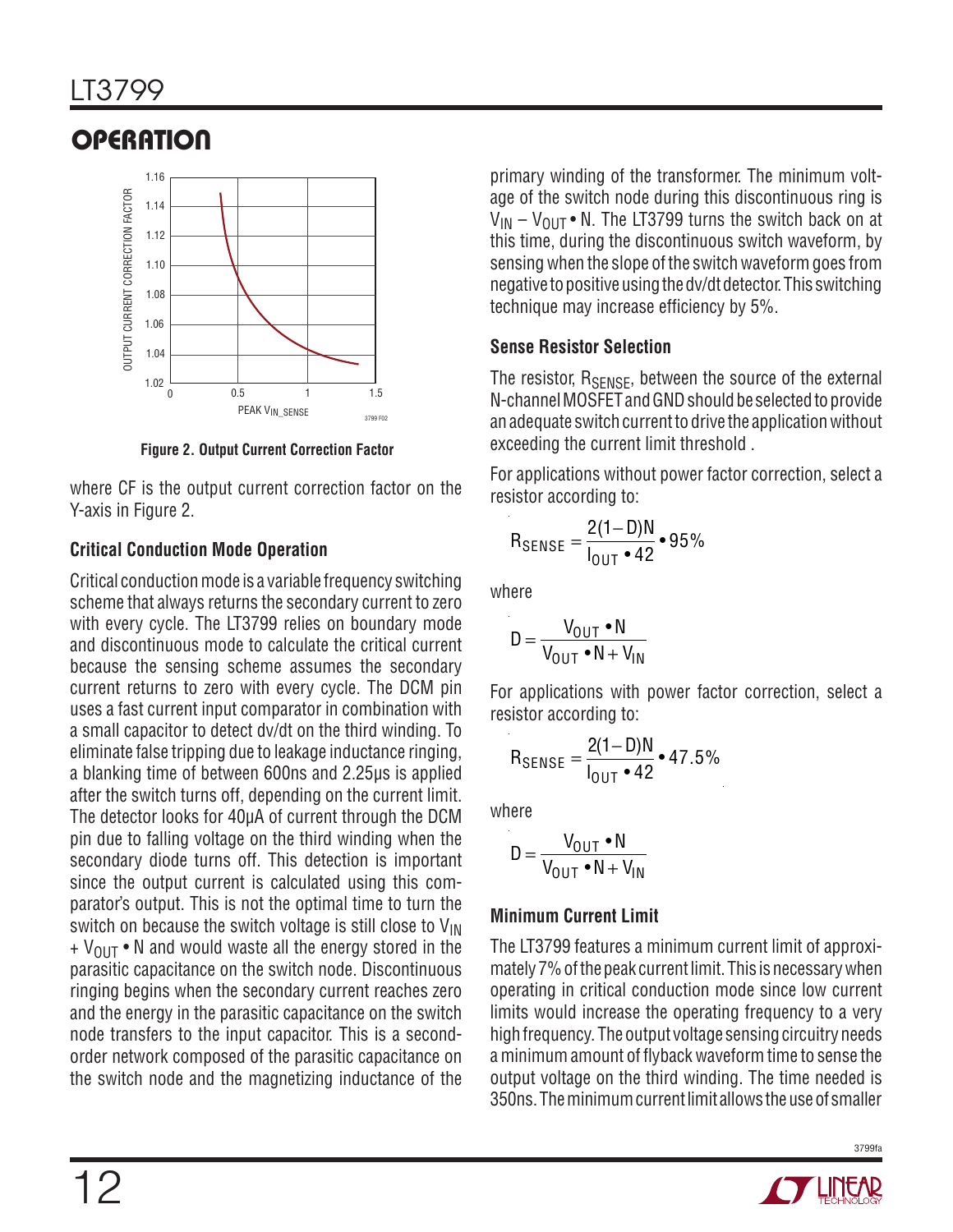transformers since the magnetizing primary inductance does not need to be as high to allow proper time to sample the output voltage information.

## **Errors Affecting Current Output Regulation**

There are a few factors affecting the regulation of current in a manufacturing environment along with some systematic issues. The main manufacturing issues are the winding turns ratio and the LT3799 control loop accuracy. The winding turns ratio is well controlled by the transformer manufacturer's winding equipment, but most transformers do not require a tight tolerance on the winding ratio. We have worked with transformer manufacturers to specify  $±1%$  error for the turns ratio. Just like any other LED driver, the part is tested and trimmed to eliminate offsets in the control loop and an error of  $\pm 3\%$  is specified at 80% of the maximum output current. The error grows larger as the LED current is decreased from the maximum output current. At half the maximum output current, the error doubles to  $\pm 6\%$ .

There are a number of systematic offsets that may be eliminated by adjusting the control voltage from the ideal voltage. It is difficult to measure the flyback time with complete accuracy. If this time is not accurate, the control voltage needs to be adjusted from the ideal value to eliminate the offset but this error still causes line regulation errors. If the supply voltage is lowered, the time error becomes a smaller portion of the switching cycle period so the offset becomes smaller and vice versa. This error may be compensated for at the primary supply voltage, but this does not solve the problem completely for other supply voltages. Another systematic error is that the current comparator cannot instantaneously turn off the main power device. This delay time leads to primary current overshoot. This overshoot is less of a problem when the output current is close to its maximum, since the overshoot is only related to the slope of the primary current and not the current level. The overshoot is proportional to the supply voltage, so again this affects the line regulation.

### **Universal Input**

The LT3799 operates over the universal input range of  $90V_{AC}$  to  $265V_{AC}$ . Output current regulation error may

be minimized by using two application circuits for the wide input range: one optimized for  $120V_{AC}$  and another optimized for  $220V_{AC}$ . The first application pictured in the Typical Applications section shows three options: universal input,  $120V_{AC}$ , and  $220V_{AC}$ . The circuit varies by three resistors. In the Typical Performance Characteristics section, the LED Current vs  $V_{IN}$  graphs show the output current line regulation for all three circuits.

#### **Selecting Winding Turns Ratio**

Boundary mode operation gives a lot of freedom in selecting the turns ratio of the transformer. We suggest to keep the duty cycle low, lower  $N_{PS}$ , at the maximum input voltage since the duty cycle will increase when the AC waveform is decreases to zero volts. A higher  $N_{PS}$  increases the output current while keeping the primary current limit constant. Although this seems to be a good idea, it comes at the expense of a higher RMS current for the secondary-side diode which might not be desirable because of the primary side MOSFET's superior performance as a switch. A higher NPS does reduce the voltage stress on the secondary-side diode while increasing the voltage stress on the primaryside MOSFET. If switching frequency at full output load is kept constant, the amount of energy delivered per cycle by the transformer also stays constant regardless of the  $N_{PS}$ . Therefore, the size of the transformer remains the same at practical  $N_{PS}$ 's. Adjusting the turns ratio is a good way to find an optimal MOSFET and diode for a given application.

### **Switch Voltage Clamp Requirement**

Leakage inductance of an offline transformer is high due to the extra isolation requirement. The leakage inductance energy is not coupled to the secondary and goes into the drain node of the MOSFET. This is problematic since 400V and higher rated MOSFETs cannot always handle this energy by avalanching. Therefore the MOSFET needs protection. A transient voltage suppressor (TVS) and diode are recommended for all offline application and connected, as shown in Figure 3. The TVS device needs a reverse breakdown voltage greater than  $(V_{\text{OUT}} + V_f)^*N$ where  $V_{OUT}$  is the output voltage of the flyback converter,  $V_f$  is the secondary diode forward voltage, and N is the turns ratio.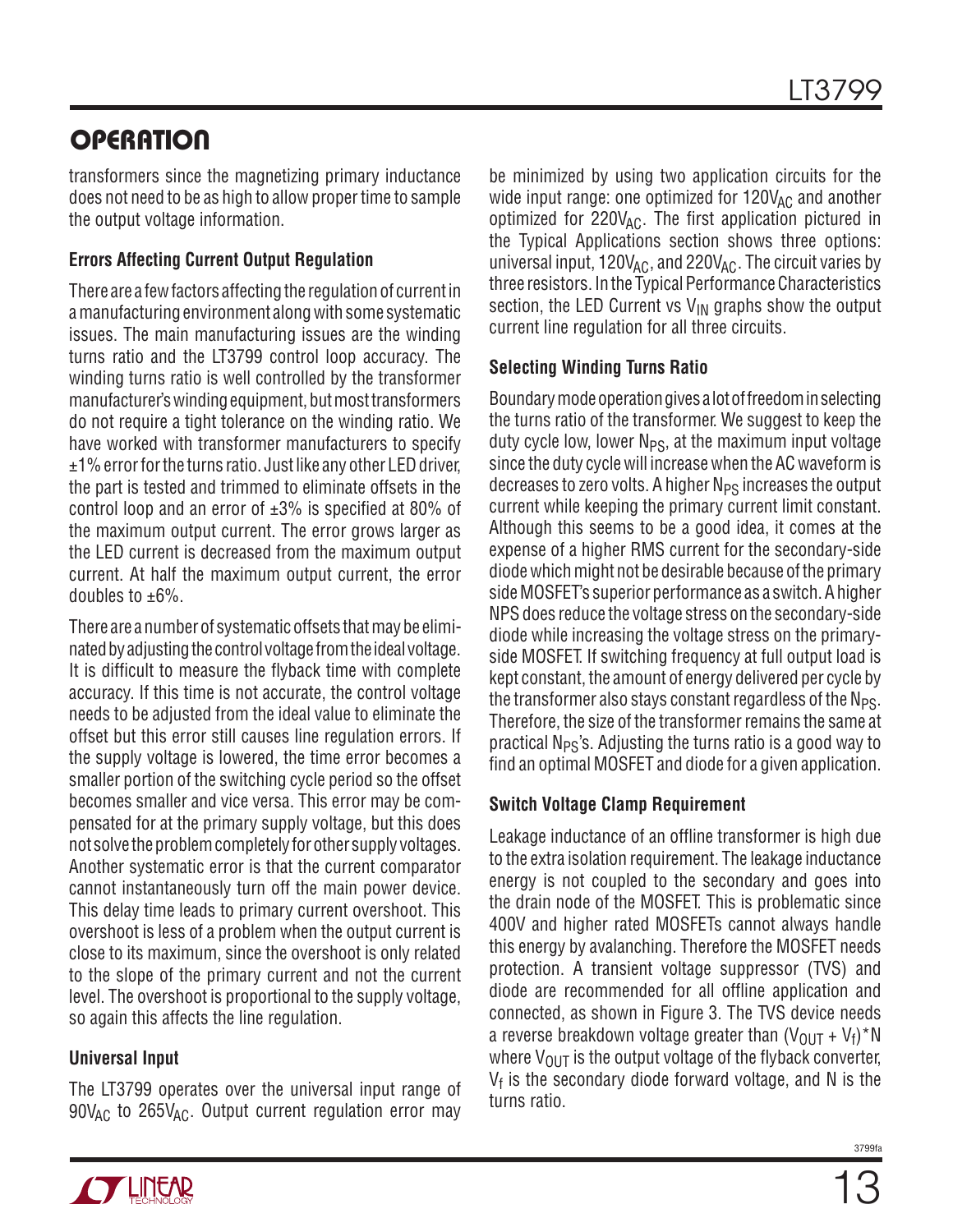

#### **Figure 3. Clamp**

#### **Transformer Design Considerations**

Transformer specification and design is a critical part of successfully applying the LT3799. In addition to the usual list of caveats dealing with high frequency isolated power supply transformer design, the following information should be carefully considered. Since the current on the secondary side of the transformer is inferred by the current sampled on the primary, the transformer turns ratio must be tightly controlled to ensure a consistent output current.

A tolerance of  $\pm 5\%$  in turns ratio from transformer to transformer could result in a variation of more than ±5% in output regulation. Fortunately, most magnetic component manufacturers are capable of guaranteeing a turns ratio tolerance of 1% or better. Linear Technology has worked with several leading magnetic component manufacturers to produce predesigned flyback transformers for use with the LT3799. Table 1 shows the details of several of these transformers.

### **Loop Compensation**

The current output feedback loop is an integrator configuration with the compensation capacitor between the negative input and output of the operational amplifier. This is a one-pole system therefore a zero is not needed in the compensation. For offline applications with PFC, the crossover should be set an order of magnitude lower than the line frequency of 120Hz or 100Hz. In a typical application, the compensation capacitor is 0.1µF.

In non-PFC applications, the crossover frequency may be increased to improve transient performance. The desired crossover frequency needs to be set an order of magnitude below the switching frequency for optimal performance.

### **MOSFET and Diode Selection**

With a strong 1.9A gate driver, the LT3799 can effectively drive most high voltage MOSFETs. A low  $Q<sub>q</sub>$  MOSFET is recommended to maximize efficiency. In most applications, the  $R_{DS(ON)}$  should be chosen to limit the temperature rise of the MOSFET. The drain of the MOSFET is stressed to  $V_{\text{OUT}}$  • N<sub>PS</sub> + V<sub>IN</sub> during the time the MOSFET is off and the secondary diode is conducting current. But in most applications, the leakage inductance voltage spike exceeds this voltage. The voltage of this stress is determined

| <b>TRANSFORMER</b><br><b>PART NUMBER</b> | <b>SIZE</b><br>$(L \times W \times H)$      | L <sub>PRI</sub><br>$(\mu H)$ | <b>N<sub>PSA</sub></b><br>$(N_P:N_S:N_A)$ | R <sub>PRI</sub><br>$(m\Omega)$ | R <sub>SEC</sub><br>$(m\Omega)$ | <b>MANUFACTURER</b> | <b>TARGET</b><br><b>APPLICATION</b><br>$(V_{\text{OUT}}/I_{\text{OUT}})$ |
|------------------------------------------|---------------------------------------------|-------------------------------|-------------------------------------------|---------------------------------|---------------------------------|---------------------|--------------------------------------------------------------------------|
| JA4429                                   | $21.1$ mm $\times$ 21.1mm $\times$ 17.3mm   | 400                           | 1:0.24:0.24                               | 252                             | 126                             | Coilcraft           | 22V/1A                                                                   |
| 7508110210                               | $15.75$ mm $\times$ 15mm $\times$ 18.5mm    | 2000                          | 6.67:1:1.67                               | 5100                            | 165                             | Würth Elektronik    | 10V/0.4A                                                                 |
| 750813002                                | $15.75$ mm $\times$ 15mm $\times$ 18.5mm    | 2000                          | 20:1.0:5.0                                | 6100                            | 25                              | Würth Elektronik    | 3.8V/1.1A                                                                |
| 750811330                                | $43.2$ mm $\times$ 39.6mm $\times$ 30.5mm   | 300                           | 6:1.0:1.0                                 | 150                             | 25                              | Würth Elektronik    | 18V/5A                                                                   |
| 750813144                                | $16.5$ mm $\times$ 18mm $\times$ 18mm       | 600                           | 4:1:0.71                                  | 2400                            | 420                             | Würth Elektronik    | 28V/0.5A                                                                 |
| 750813134                                | 16.5mm $\times$ 18mm $\times$ 18mm          | 600                           | 8:1:1.28                                  | 1850                            | 105                             | Würth Elektronik    | 14V/1A                                                                   |
| 750811291                                | $31$ mm $\times$ 31mm $\times$ 25mm         | 400                           | 1:1:0.24                                  | 550                             | 1230                            | Würth Elektronik    | 85V/0.4A                                                                 |
| 750813390                                | 43.18mm $\times$ 39.6mm $\times$<br>30.48mm | 100                           | 1:1:0.22                                  | 150                             | 688                             | Würth Elektronik    | 90V/1A                                                                   |
| 750811290                                | $31$ mm $\times$ 31mm $\times$ 25mm         | 460                           | 1:1:0.17                                  | 600                             | 560                             | Würth Elektronik    | 125V/0.32A                                                               |
| X-11181-002                              | $23.5$ mm $\times$ 21.4mm $\times$ 9.5mm    | 500                           | 72:16:10                                  | 1000                            | 80                              | Premo               | 30V/0.5A                                                                 |
|                                          |                                             |                               |                                           |                                 |                                 |                     | 3799f <sub>2</sub>                                                       |

**Table 1. Predesigned Transformers—Typical Specifications, Unless Otherwise Noted**

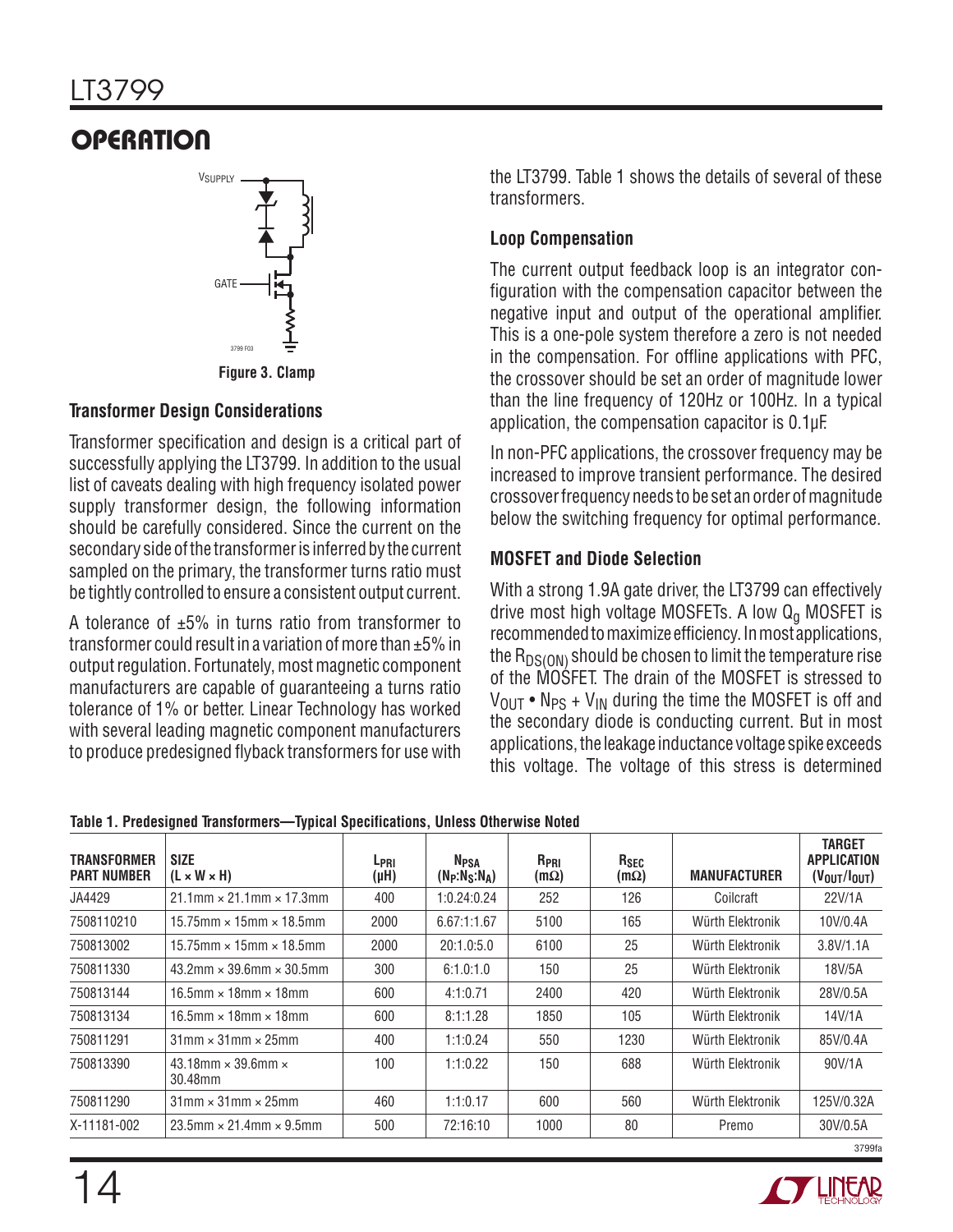by the switch voltage clamp. Always check the switch waveform with an oscilloscope to make sure the leakage inductance voltage spike is below the breakdown voltage of the MOSFET. A transient voltage suppressor and diode are slower than the leakage inductance voltage spike, therefore causing a higher voltage than calculated.

The secondary diode stress may be as much as  $V_{\text{OUT}}$  + 2 •  $V_{\text{IN}}/N_{\text{PS}}$  due to the anode of the diode ringing with the secondary leakage inductance. An RC snubber in parallel with the diode eliminates this ringing, so that the reverse voltage stress is limited to  $V_{OIII} + V_{IN}/N_{PS}$ . With a high  $N_{PS}$  and output current greater than 3A, the I<sub>RMS</sub> through the diode can become very high and a low forward drop Schottky is recommended.

#### **Discontinuous Mode Detection**

The discontinuous mode detector uses AC-coupling to detect the ringing on the third winding. A 10pF capacitor with a 500 $\Omega$  resistor in series is recommended in most designs. Depending on the amount of leakage inductance ringing, an additional current may be needed to prevent false tripping from the leakage inductance ringing. A resistor from  $INTV_{CC}$  to the DCM pin adds this current. Up to an additional 100µA of current may be needed in some cases. The DCM pin is roughly 0.7V, therefore the resistor value is selected using the following equation:

$$
R = \frac{10V - 0.7V}{I}
$$

where I is equal to the additional current into the DCM pin.

#### **Power Factor Correction/Harmonic Content**

The LT3799 attains high power factor and low harmonic content by making the peak current of the main power switch proportional to the line voltage by using an internal multiplier. A power factor of >0.97 is easily attainable for most applications by following the design equations in this datasheet. With proper design, LT3799 applications meet IEC 6100-3-2 Class C harmonic standards.

#### **Protection from Open LED and Shorted LED Faults**

The LT3799 detects output overvoltage conditions by looking at the voltage on the third winding. The third winding voltage is proportional to the output voltage when the main power switch is off and the secondary diode is conducting current. Sensing the output voltage requires delivering power to the output. Using the CT pin, the part turns off switching when a overvoltage condition occurs and rechecks to see if the overvoltage condition has cleared, as described in "CT Pin and Faults" in the Operation section. This greatly reduces the output current delivered to the output but a Zener is required to dissipate 2% of the set output current during an open LED condition. The Zener diode's voltage needs to be 10% higher than the output voltage set by the resistor divider connected to the FB pin. Multiple Zener diodes in series may be needed for higher output power applications to keep the Zener's temperature within the specification.

During a shorted LED condition, the LT3799 operates at the minimum operating frequency. In normal operation, the third winding provides power to the IC, but the third winding voltage is zero during a shorted LED condition. This causes the part's  $V_{IN}$  UVLO to shutdown switching. The part starts switching again when  $V_{IN}$  has reached its turn-on voltage.

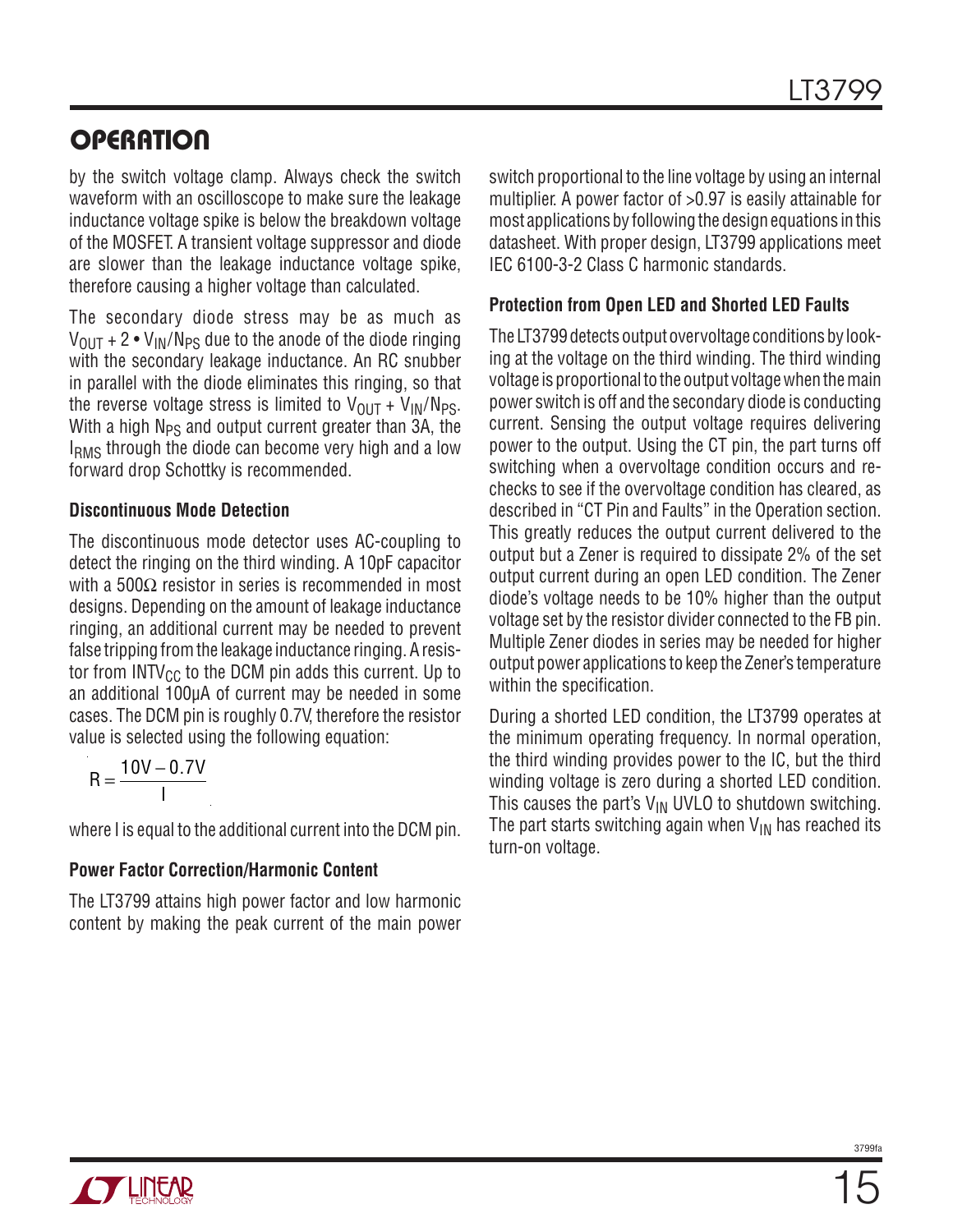## Typical Applications



#### **Universal TRIAC Dimmable 20W LED Driver**

#### **Component Values for Input Voltage Ranges**

|                    | $R5(\Omega)$ | $R10(\Omega)$ | $R_S(\Omega)$ | $R1(\Omega)$ | $C2(\mu F)$ | $C3(\mu F)$ |
|--------------------|--------------|---------------|---------------|--------------|-------------|-------------|
| Optimized for 110V | 6.34k        | 16.2k         | 0.05          | 200          | 0.1         | 0.22        |
| Optimized for 220V | 3.48k        | 24.9k         | 0.075         | .00k         | 0.033       | U.I         |
| Universal          | 3.48k        | 15.4k         | 0.05          | 200          |             | 0.22        |

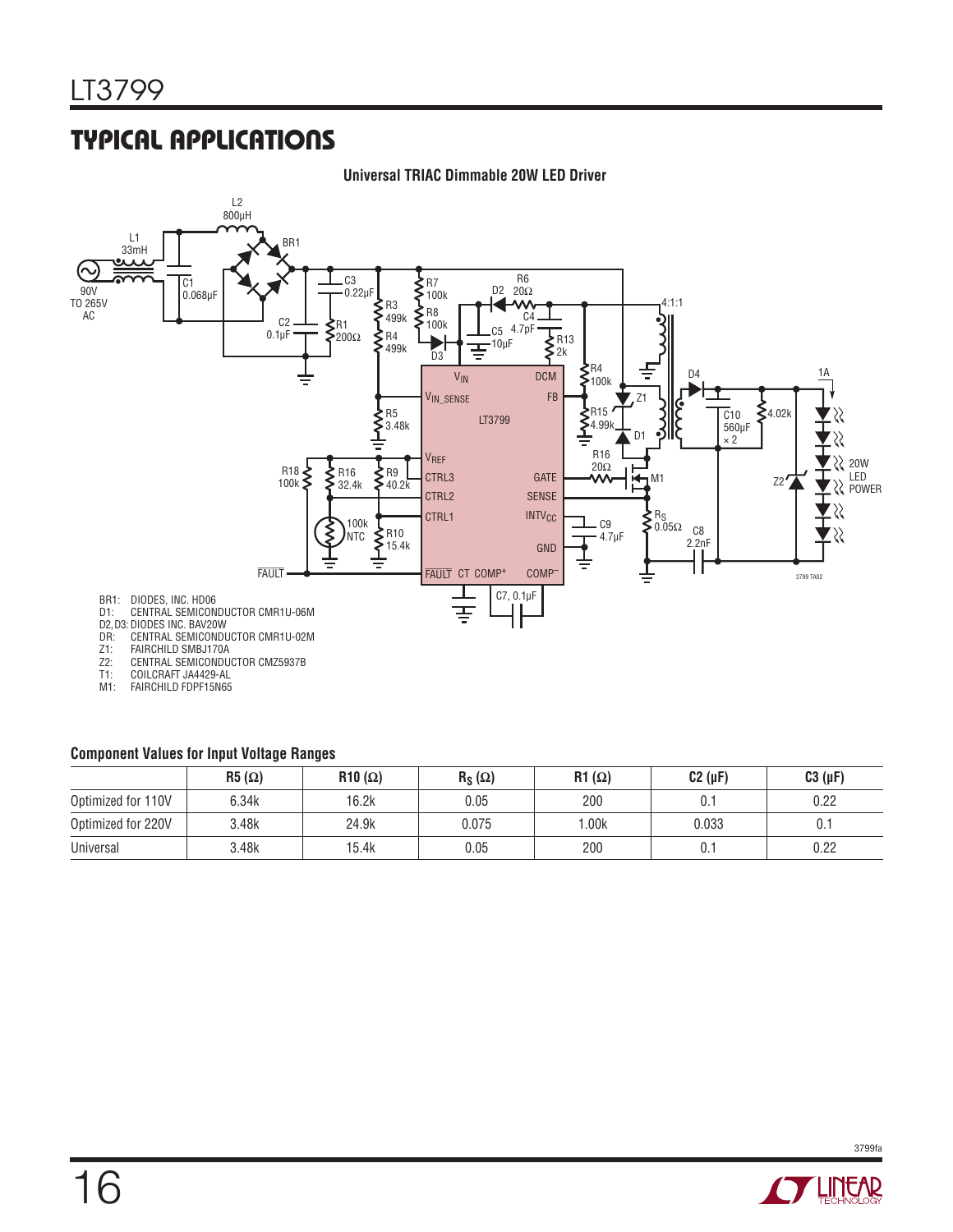## Typical Applications

#### **Universal Input TRIAC Dimmable 4W LED Driver**



- T1: WÜRTH ELEKTRONIK WE-750813002<br>M1: FAIRCHILD FQU5N60 FAIRCHILD FQU5N60
-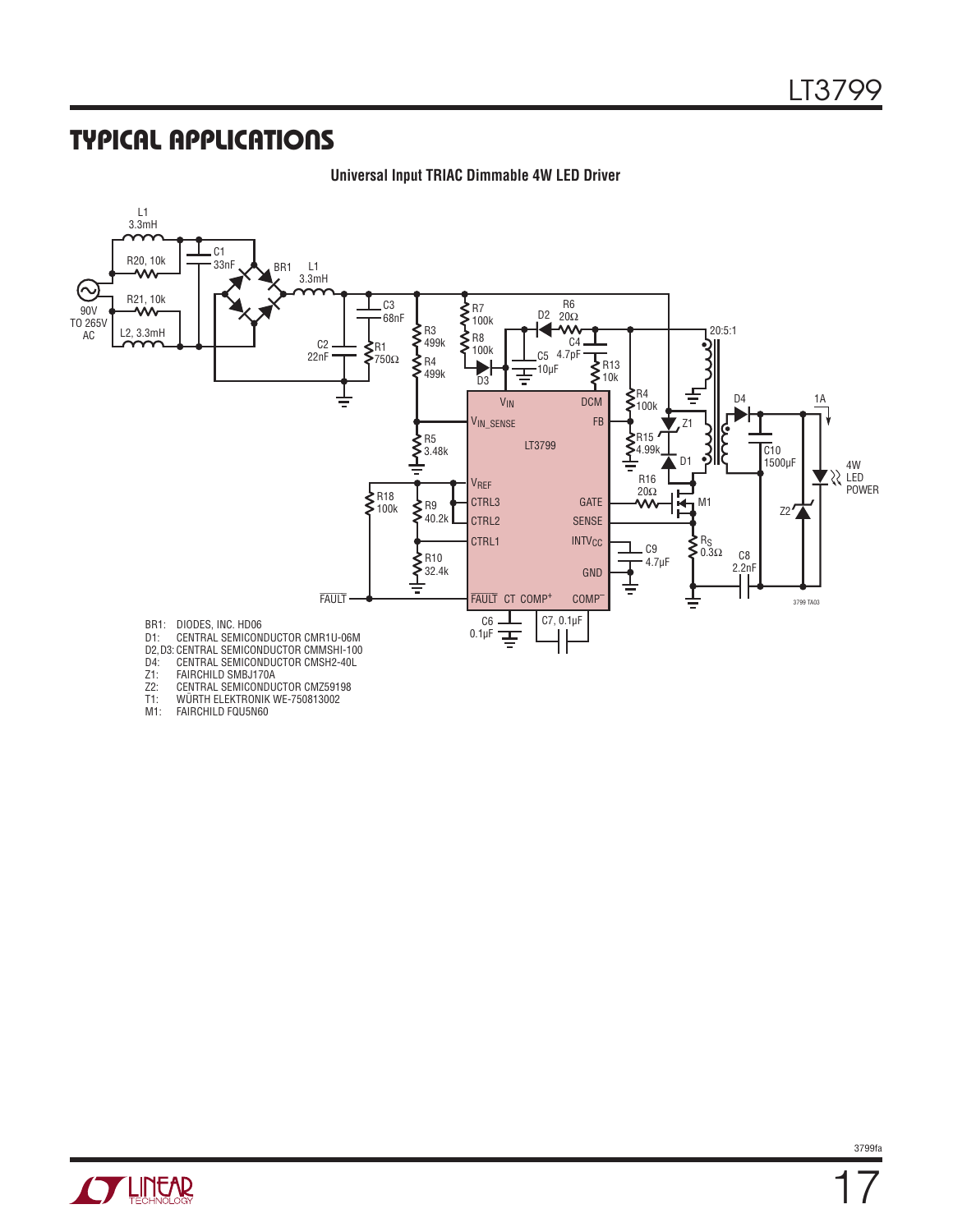## Package Description

**Please refer to http://www.linear.com/designtools/packaging/ for the most recent package drawings.**



**MSE Package**

3. DIMENSION DOES NOT INCLUDE MOLD FLASH, PROTRUSIONS OR GATE BURRS.

 MOLD FLASH, PROTRUSIONS OR GATE BURRS SHALL NOT EXCEED 0.152mm (.006") PER SIDE 4. DIMENSION DOES NOT INCLUDE INTERLEAD FLASH OR PROTRUSIONS.

INTERLEAD FLASH OR PROTRUSIONS SHALL NOT EXCEED 0.152mm (.006") PER SIDE

5. LEAD COPLANARITY (BOTTOM OF LEADS AFTER FORMING) SHALL BE 0.102mm (.004") MAX

6. EXPOSED PAD DIMENSION DOES NOT INCLUDE MOLD FLASH. MOLD FLASH ON E-PAD SHALL NOT EXCEED 0.254mm (.010") PER SIDE.

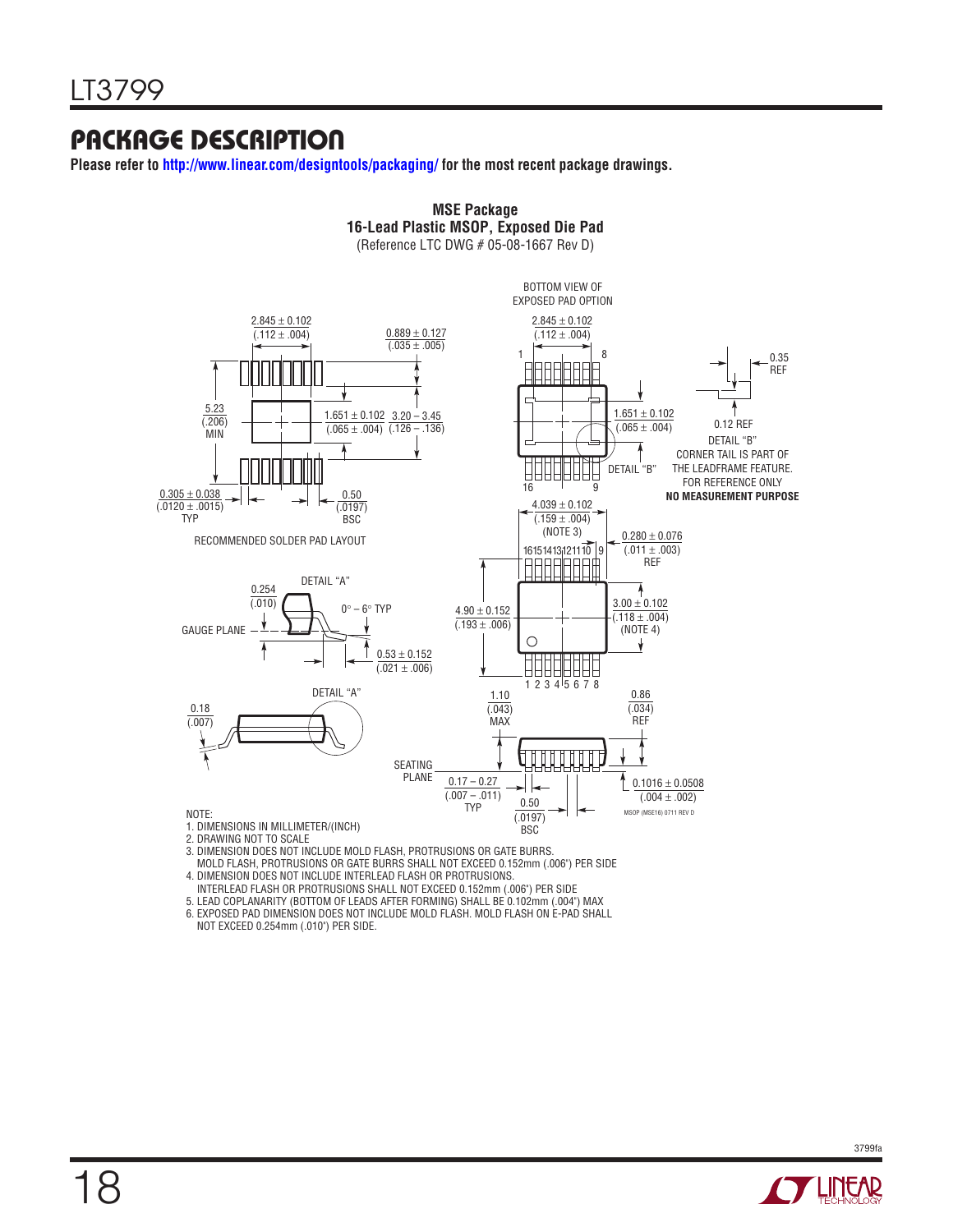## Revision History

| <b>REV</b> | <b>DATE</b> | DESCRIPTION                                                                                                                                                                                                     | <b>PAGE NUMBER</b> |
|------------|-------------|-----------------------------------------------------------------------------------------------------------------------------------------------------------------------------------------------------------------|--------------------|
| A          | 01/12       | Added "Maximum" to SENSE Current Limit Threshold parameter; Updated Conditions and Typ and Max values for<br>Dropout ( $V_{\text{IN}}$ – INTV <sub>CC</sub> ) parameter; Changed Current Limit Typ value to 15. |                    |
|            |             | Corrected Y-axis lables for G21, G22 and G23.                                                                                                                                                                   | 6                  |
|            |             | Reordered Pin Functions in numerical order.                                                                                                                                                                     |                    |
|            |             | Removed section title"Setting Control Voltages for LED Over Temperature and Brownout Conditions".                                                                                                               | 12                 |